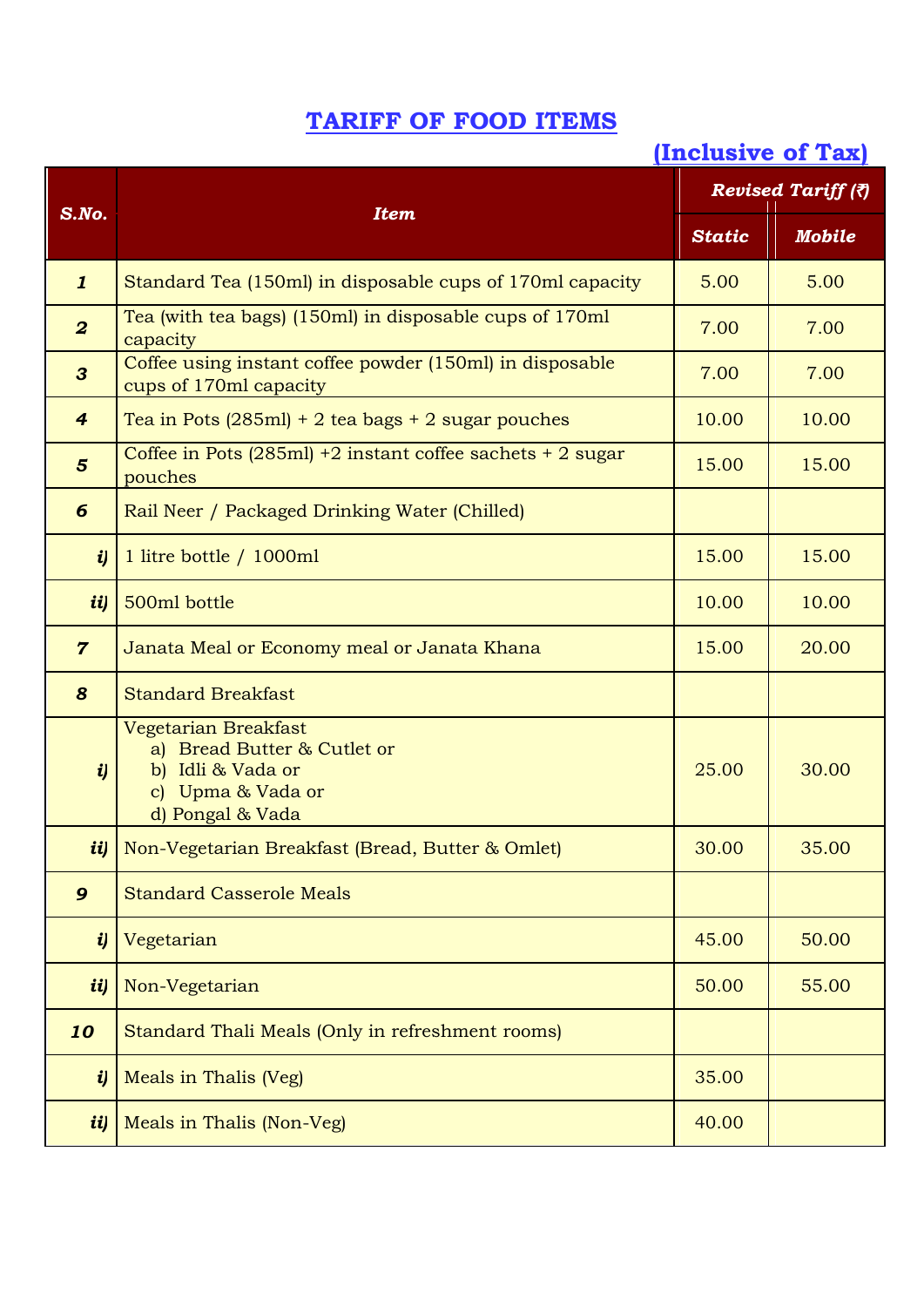## **Menu & Tariff for Food Items**

| Sl.            | <b>Items</b>                                          | <b>Quantity/Nos.</b>                                                                                            |               | <b>Revised Tariff</b> |
|----------------|-------------------------------------------------------|-----------------------------------------------------------------------------------------------------------------|---------------|-----------------------|
| No.            |                                                       |                                                                                                                 | <b>Static</b> | <b>Mobile</b>         |
| I              | <b>BREAKFAST/SNACKS</b>                               | <b>ITEMS:</b>                                                                                                   |               |                       |
| $\mathbf{1}$   | Idly                                                  | 2 Nos. of 50 gms. Each + 40 gms Chutney/Sambar                                                                  | 14.00         | 17.00                 |
| $\overline{2}$ | <b>Medu Vada</b>                                      | $2$ Nos. of 30 gms. Each $+40$ gms Chutney                                                                      | 18.00         | 22.00                 |
| 3              | Masala Vada                                           | $2$ Nos. of 40 gms. Each $+$ 40 gms. Chutney                                                                    | 18.00         | 22.00                 |
| 4              | Rava Upma                                             | 150 gms. Upma + 40 gms.chutney/ Sambar                                                                          | 18.00         | 22.00                 |
| 5              | <b>Masala Dosa</b>                                    | 70 gms. Dosa+80 gms Potato Masala + 40 gms. Chutney/Sambar                                                      | 17.00         | 21.00                 |
| 6              | <b>Onion Doas</b>                                     | 110 gms.Dosa/Utappam+40 gms Chutney                                                                             | 18.00         | 22.00                 |
| 7              | <b>Bread butter/ Toast</b><br><b>Butter (Sandwich</b> | $2$ Slices of Bread + 10 gms. Butter                                                                            | 14.00         | 17.00                 |
| 8              | Pav Bhaaji                                            | 2 Nos. of Pav weighing 30 gms + 100 gms Bhaaji                                                                  | 37.00         | 42.00                 |
| 9              | <b>Aloo Bonda</b>                                     | 2 Nos. of 30 gms.each Branded Tomato Sauce Sachet                                                               | 14.00         | 17.00                 |
| 10             | Dahi Vada                                             | $2$ Nos. of 30 gms. Each $+$ 100 gms. Dahi                                                                      | 16.00         | 20.00                 |
| 11             | <b>Bread Pakora</b>                                   | 80 gms. Of Pakora + Branded Tomato Sauce Sachet or 30 gms. Chutney                                              | 25.00         | 30.00                 |
|                |                                                       |                                                                                                                 |               |                       |
| 12             | <b>Onion Pakora</b>                                   | 80 gms. Of onion Pakora + Branded Tomato Sauce Sachet                                                           | 18.00         | 22.00                 |
| 13             | <b>Paneer Pakoda</b>                                  | Two 60 gms. Of Paneer Pakoda each 30 gms.                                                                       | 34.00         | 39.00                 |
| 14             | Samosa                                                | 2 Nos. 50 gms. Each Samosa + Tomato Sauce Sachet or 30 gms. Chutney                                             | 18.00         | 22.00                 |
| 15             | Kachori                                               | 40 gms. Of Kachori                                                                                              | 11.00         | 15.00                 |
| 16             | <b>Vegetable Sandwich</b>                             | $125$ gms. 2 slices bread with Veg. $+$ Branded Tomato Sauce Sachet                                             | 21.00         | 25.00                 |
| 17             | Veg.Cutlet                                            | 2 Nos. of 50 gms. Each + Branded Tomato Sauce Sachet                                                            | 29.00         | 33.00                 |
| 18             | Dhokla                                                | 100 gms. Of Dhokla                                                                                              | 17.00         | 21.00                 |
| 19             | Poha                                                  | 150 gms. Of Poha with Namkeen Garnish                                                                           | 17.00         | 21.00                 |
| 20             | Veg.Burger (125<br>gms.1 piece)                       | 35 gms. Bun + 75 gms. Cooked Cutlet + Onion tomato & Lettuce of 15 gms. +<br><b>Branded Tomato Sauce Sachet</b> | 32.00         | 37.00                 |
| 21             | <b>Stuffed Parata</b>                                 | $2$ Nos. of 200 gms. Parata $+100$ ml. Branded Curd $+15$ gms. Branded Pickle<br><b>Sachet</b>                  | 37.00         | 42.00                 |
| 22             | Veg. Kathi Roll                                       | 60 gms. Each                                                                                                    | 21.00         | 25.00                 |
| 23             | <b>Cheese Sandwich</b>                                | 2 Slices of Cheese Sandwich of 60 gms. + 50 gms. Boiled Vegetable                                               | 34.00         | 39.00                 |
| 24             | <b>Maddur Vada</b>                                    | 1 No. of 60 gms.                                                                                                | 14.00         | 17.00                 |
| 25             | <b>Tatte Idly</b>                                     | 100 gms. Idly $+40$ gms. Chutney                                                                                | 10.00         | 14.00                 |
| 26             | Rava Dosa                                             | 60 gms. Dosa + 80 gms. Potato Masala + 40 gms. Chutney + 80 ml. Sambar                                          | 18.00         | 17.00                 |
| 27             | <b>Rava Idly</b>                                      | 60 gms. Rava Idly $+$ 40 gms. Chutney                                                                           | 14.00         | 17.00                 |
| $\mathbf{I}$   | <b>LIGHT MEALS</b>                                    |                                                                                                                 |               |                       |
| 28             | Tomato/Veg. Soup                                      | 150 ml.+Salt & Branded Tomato Sauce Sachet                                                                      | 17.00         | 22.00                 |
| 29             | Rajmah Chawal                                         | 150 gms. Rajmah + 200 Gms. Rice                                                                                 | 34.00         | 43.00                 |
| 30             | Veg.Biryani/Pulav                                     | 200 gms. Basamati Rice + 100 gms. Veg. + 100 gms. Raita                                                         | 48.00         | 60.00                 |
| 31             | <b>Veg.Fried Rice</b>                                 | 200 gms. Veg. Fried Rice of Basmati Rice                                                                        | 37.00         | 46.00                 |
| 32             | Jeera Rice                                            | 200 gms./Basmathi Rice                                                                                          | 23.00         | 27.00                 |
| 33             | <b>Bisibele Bath</b>                                  | 300 gms. Bisibele Bath + 10 gms. Khaara Boondi + Branded Pickle Sachet                                          | 38.00         | 47.00                 |
|                |                                                       |                                                                                                                 |               |                       |
| 34             | <b>Tamarind Rice</b>                                  | 300 gms. Tamarind Rice + Branded Pickle Sachet                                                                  | 23.00         | 28.00                 |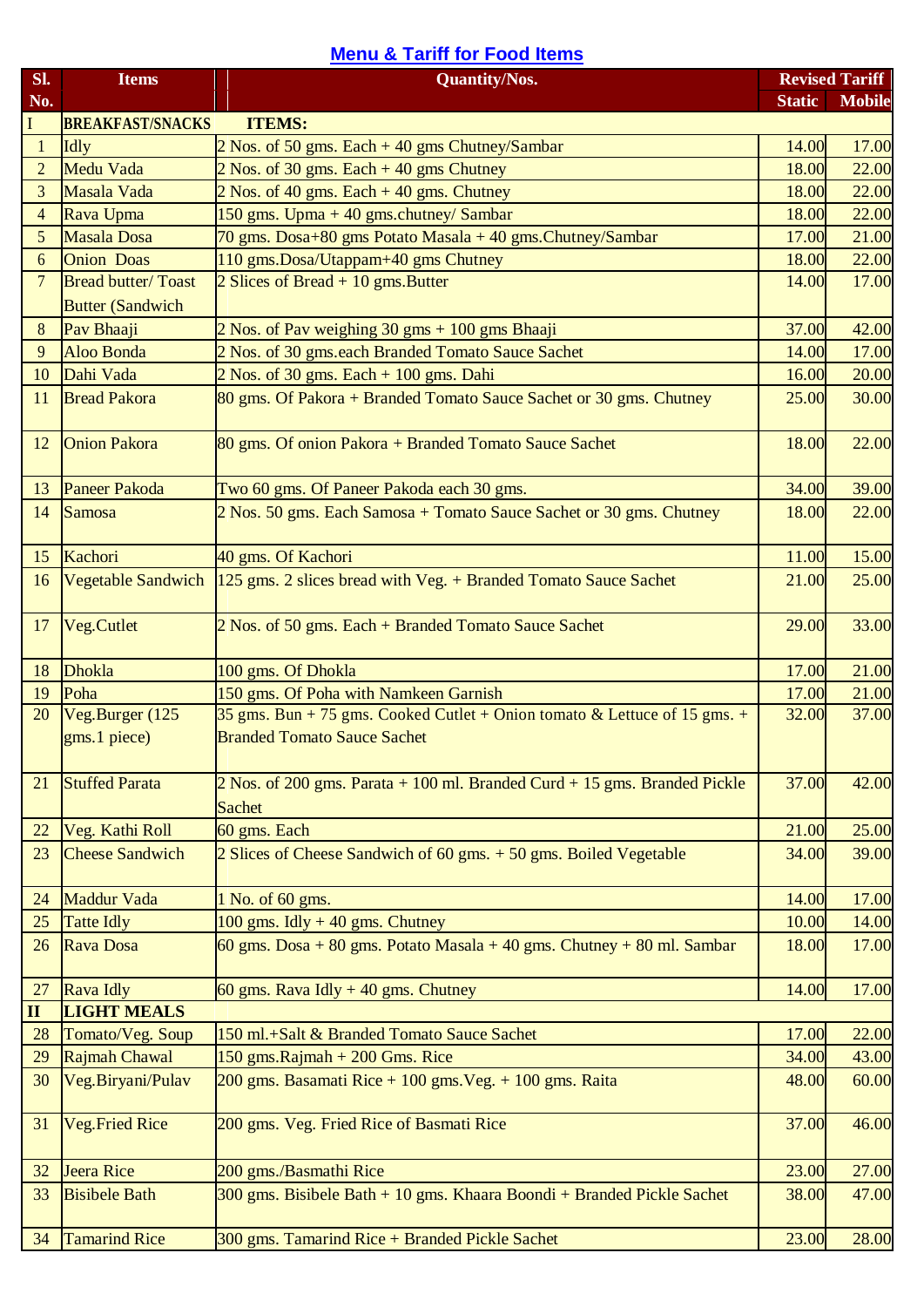| SI. | <b>Items</b>                                 | <b>Quantity/Nos.</b>                                                                                             |               | <b>Revised Tariff</b> |
|-----|----------------------------------------------|------------------------------------------------------------------------------------------------------------------|---------------|-----------------------|
| No. |                                              |                                                                                                                  | <b>Static</b> | <b>Mobile</b>         |
| 35  | <b>Lemon Rice</b>                            | 300 gms. Lemon Rice + Branded Pickle Sachet.                                                                     | 21.00         | 26.00                 |
| 36  | <b>Curd Rice</b>                             | 300 gms. + Branded Pickle Sachet                                                                                 | 19.00         | 25.00                 |
| 37  | <b>Coconut Rice</b>                          | 300 gms. Cooked Rice                                                                                             | 18.00         | 23.00                 |
| 38  | Rice                                         | 300 gms. Cooked Rice                                                                                             | 11.00         | 15.00                 |
| 39  | <b>Tomato Bath</b>                           | 300 gms. Of Tomato Bath                                                                                          | 15.00         | 18.00                 |
| 40  | Pongal                                       | 300 gms. Pongal + Branded Pickle Sachet                                                                          | 17.00         | 22.00                 |
| III | <b>COMBO MEALS:</b>                          |                                                                                                                  |               |                       |
| 41  | 2 Parota/4 Chapati<br>with Mic Veg.<br>Curry | 2 Parota/50 gms. Each or 4 chapati/30 gms each $+$ 150 veg. Dry curry                                            | 31.00         | 38.00                 |
| 42  | Chole Bhature                                | 2 Piece Bhature 100 gms. Each + 120 gms. Of Chole.                                                               | 35.00         | 44.00                 |
| 43  | Dal and Pickle.                              | Chapati/Parata with $150$ gms. (4 Nos. Chapati or 2 nos of Parata) + 150 gms. Dal and Branded<br>Pickle Sachet). | 25.00         | 32.00                 |
| 44  | Chole Puri                                   | 5 Puri 20 gms. Each $+$ 120 gms. Of Chole                                                                        | 32.00         | 41.00                 |
| 45  | Kulcha Chole                                 | 2 Kulcha 50 gms. Each + 120 gms. Chole                                                                           | 37.00         | 46.00                 |
| 46  | Dal Rice                                     | 200 gms. Dal+200 gms. Boiled Rice + 15 gms. Branded Pickle Sachet.                                               | 23.00         | 28.00                 |
| 47  | <b>Chole Rice</b>                            | $200$ gms. Rice + 120 gms. Chole                                                                                 | 32.00         | 41.00                 |
| 48  | <b>Sambar Rice</b>                           | 200 gms Rice + 150 gms Sambar + 15 gms Branded Pickle Sachet.                                                    | 22.00         | 27.00                 |
| 49  | Kadi Rice                                    | 150 gms. Kadi $+200$ gms. Rice                                                                                   | 21.00         | 26.00                 |
| IV  | NON-VEG.                                     |                                                                                                                  |               |                       |
|     | 50 Egg Biryani                               | 200 gms of Basamati Rice $+ 2$ Eggs $+ 100$ gms Raita                                                            | 55.00         | 71.00                 |
|     | 51 Chicken Biryani                           | 200 gms of Basamati Rice $+100$ gms Chicken $+100$ gms Raita.                                                    | 80.00         | 103.00                |
|     |                                              | 52 Chicken Fried Rice 200 gms of chicken Fried Rice of Basmati Rice                                              | 61.00         | 79.00                 |
|     | 53 Egg Fried Rice                            | 200 gms of Egg Fried Rice of Basmati Rice                                                                        | 47.00         | 62.00                 |
|     | <b>Fish Curry with</b><br>54 Rice            | $200$ gms. Of Fish Curry $+200$ gms Rice with 2 pieces of fish without head<br>& tail weighing 100 gms.          | 64.00         | 84.00                 |
|     | <b>Chicken Curry with</b><br>55 Rice         | Rice $(200 \text{ gms})$ + 100 gms Chicken + 125 gms Gravy                                                       | 62.00         | 80.00                 |
|     | 56 Chilly Chicken                            | 100 gms. Of Chilly Chicken (Boneless)                                                                            | 74.00         | 96.00                 |
|     | 57 Fish Cutlet                               | 1. Piece of Fish Cutlet of 50 gms + 20 gms. Finger chips + Branded Tomato<br><b>Sauce Sachet</b>                 | 49.00         | 64.00                 |
|     | 58 Omlet                                     | 2 Eggs Omlet + one Branded Tomato Sauce Sachet.                                                                  | 25.00         | 33.00                 |
|     | 59 Scrambled Egg                             | $2$ Eggs + 2 Slice Bread                                                                                         | 41.00         | 54.00                 |
|     | 60 Boiled Egg                                | 1 Egg                                                                                                            | 10.00         | 14.00                 |
|     | 61 Egg Curry                                 | $2$ Nos. of Egg + 100 gms. Gravy.                                                                                | 34.00         | 44.00                 |
|     | 62 Chicken Curry                             | 100 gms Chicken + 125 gms Gravy.                                                                                 | 55.00         | 71.00                 |
|     | 63 Fish Curry                                | 2 pieces of fish of popular variety without head and tail (weighing 100 gms)<br>$+100$ gms gravy.                | 57.00         | 74.00                 |
| V.  | <b>OTHER A-La-</b><br><b>Carte</b>           | <b>ITEMS:</b>                                                                                                    |               |                       |
| 64  | Chapati                                      | 30 gms. 1 Chapati                                                                                                | 3.00          | 6.00                  |
| 65  | Parata                                       | 50 gms. 1 Parata                                                                                                 | 6.00          | 9.00                  |
| 66  | Laccha Parata/<br><b>Tandoori Parata</b>     | 50 gms. 1 Laccha Parata/Tandoori Parata                                                                          | 10.00         | 14.00                 |
| 67  | Kulcha                                       | 50 gms 1 Kulcha                                                                                                  | 7.00          | 10.00                 |
| 68  | <b>Shahi Paneer</b>                          | 150 gms Shahi Paneer                                                                                             | 44.00         | 49.00                 |